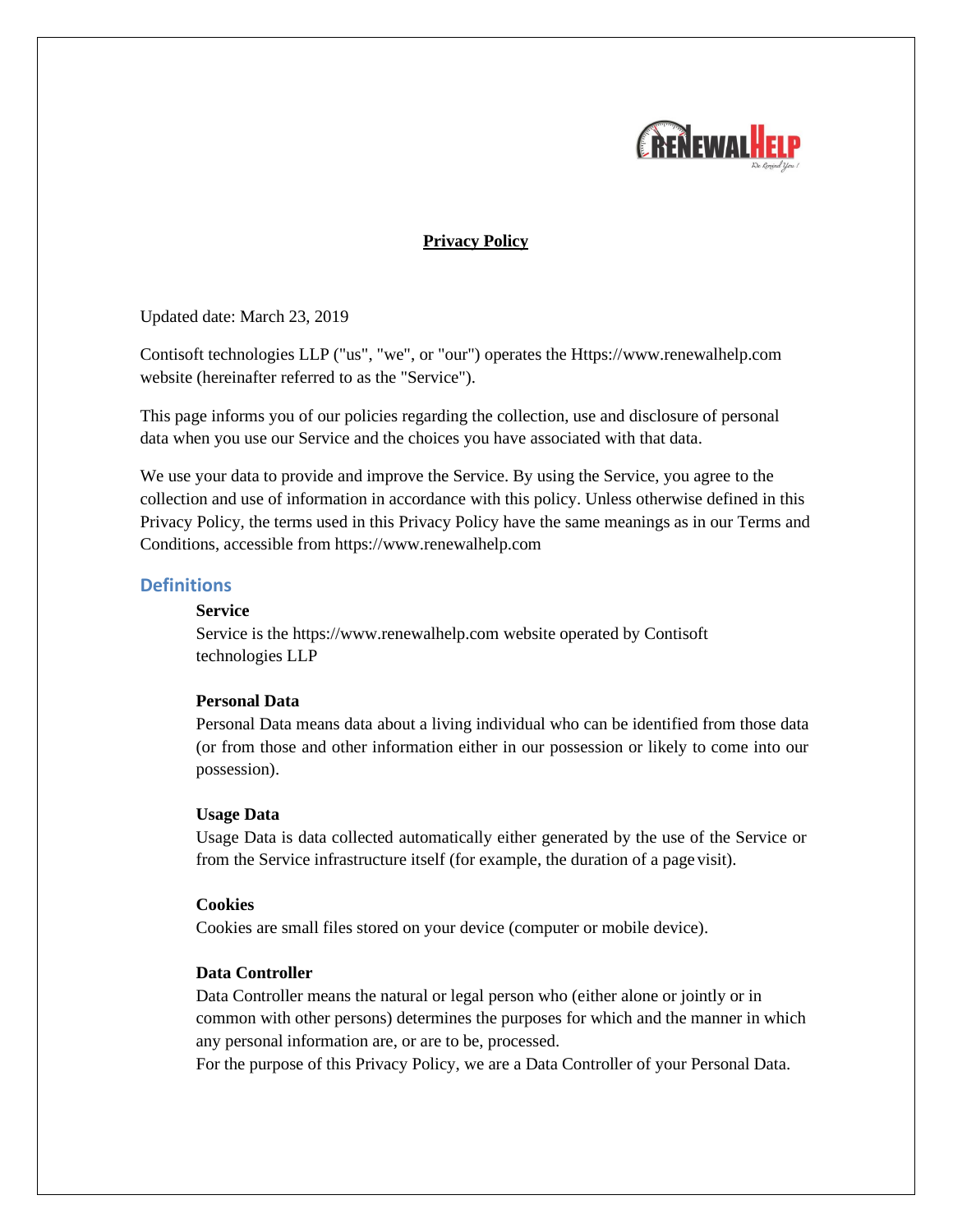### **Data Processors (or Service Providers)**

Data Processor (or Service Provider) means any natural or legal person who processes the data on behalf of the Data Controller.

We may use the services of various Service Providers in order to process your data more effectively.

### **Data Subject (or User)**

Data Subject is any living individual who is using our Service and is the subject of Personal Data.

### **Information Collection and Use**

We collect several different types of information for various purposes to provide and improve our Service to you.

### **Types of Data Collected**

#### *Personal Data*

While using our Service, we may ask you to provide us with certain personally identifiable information that can be used to contact or identify you ("Personal Data"). Personally identifiable information may include, but is not limited to:

- Email address
- First name and last name
- Phone number
- Address, State, Province, ZIP/Postal code, City
- Cookies and Usage Data
- Supplier Name
- Supplier contact
- Supplier Email ID
- Product /description
- Category /Sub category
- Contract Start date
- Contract End date
- Files (Contract Upload)
- Escalation email id
- Currency
- Amount
- GST

We may use your Personal Data to contact you with newsletters, marketing or promotional materials and other information that may be of interest to you. You may opt out of receiving any, or all, of these communications from us by contacting us.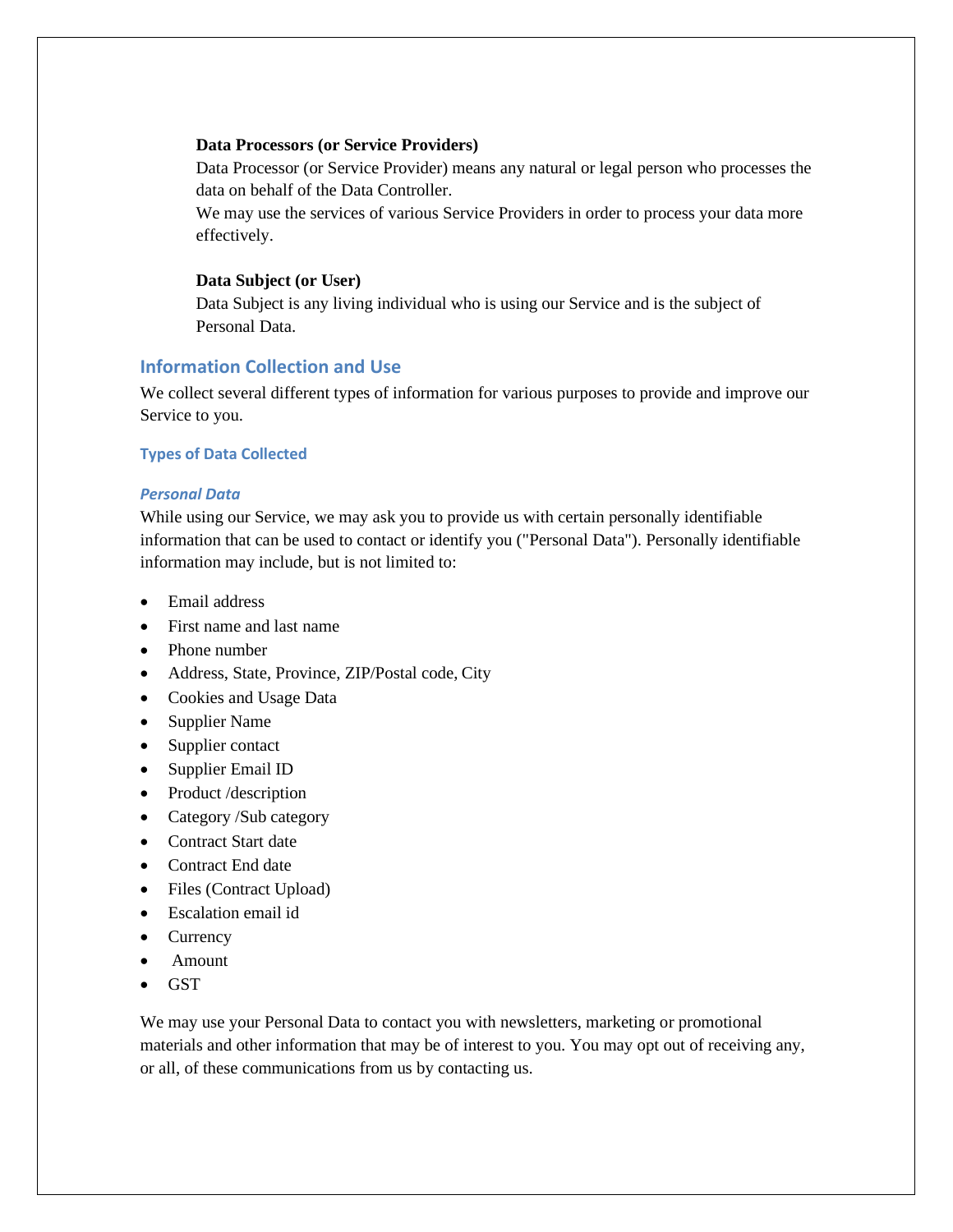#### *Usage Data*

We may also collect information on how the Service is accessed and used ("Usage Data"). This Usage Data may include information such as your computer's Internet Protocol address (e.g. IP address), browser type, browser version, the pages of our Service that you visit, the time and date of your visit, the time spent on those pages, unique device identifiers and other diagnostic data.

#### *Tracking Cookies Data*

We use cookies and similar tracking technologies to track the activity on our Service and we hold certain information.

Cookies are files with a small amount of data which may include an anonymous unique identifier. Cookies are sent to your browser from a website and stored on your device. Other tracking technologies are also used such as beacons, tags and scripts to collect and track information and to improve and analyse our Service.

You can instruct your browser to refuse all cookies or to indicate when a cookie is being sent. However, if you do not accept cookies, you may not be able to use some portions of our Service.

Examples of Cookies we use:

- **Session Cookies.** We use Session Cookies to operate our Service.
- **Preference Cookies.** We use Preference Cookies to remember your preferences and various settings.
- **Security Cookies.** We use Security Cookies for security purposes.

### **Use of Data**

Contisoft technologies LLP uses the collected data for various purposes:

- To provide and maintain our Service
- To notify you about changes to our Service
- To allow you to participate in interactive features of our Service when you choose todo so
- To provide customer support
- To gather analysis or valuable information so that we can improve our Service
- To monitor the usage of our Service
- To detect, prevent and address technical issues
- To provide you with news, special offers and general information about othergoods, services and events which we offer that are similar to those that you have already purchased or enquired about unless you have opted not to receive such information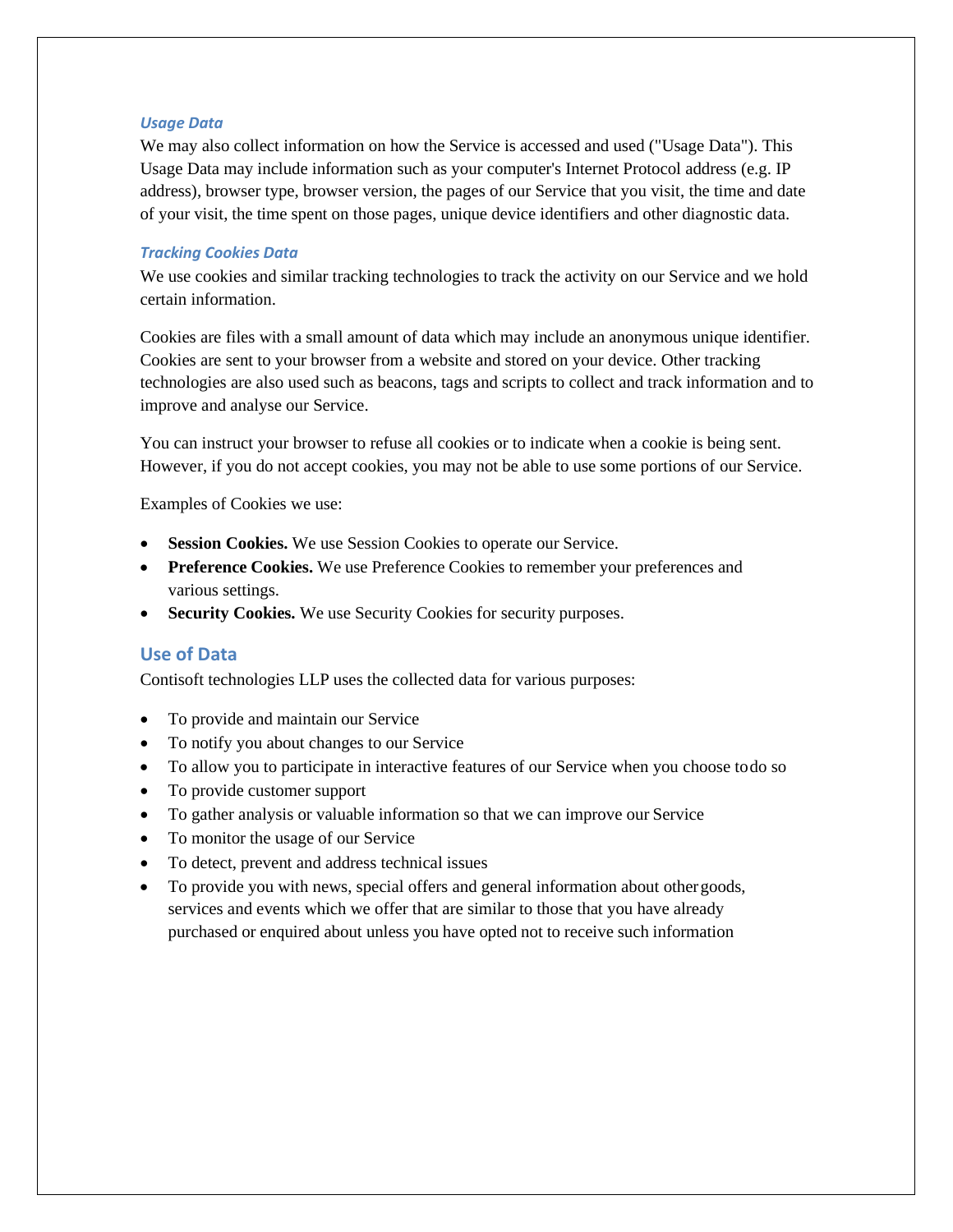# **Legal Basis for Processing Personal Data under the General Data Protection Regulation (GDPR)**

If you are from the European Economic Area (EEA), Contisoft technologies LLP legal basis for collecting and using the personal information described in this Privacy Policy depends on the Personal Data we collect and the specific context in which we collect it.

Contisoft technologies LLP may process your Personal Data because:

- We need to perform a contract with you
- You have given us permission to do so
- The processing is in our legitimate interests and it is not overridden by your rights
- For payment processing purposes
- To comply with the law

### **Retention of Data**

Contisoft technologies LLP will retain your Personal Data only for as long as is necessary for the purposes set out in this Privacy Policy. We will retain and use your Personal Data to the extent necessary to comply with our legal obligations (for example, if we are required to retain your data to comply with applicable laws), resolve disputes and enforce our legal agreements and policies.

Contisoft technologies LLP will also retain Usage Data for internal analysis purposes. Usage Data is generally retained for a shorter period of time, except when this data is used to strengthen the security or to improve the functionality of our Service, or we are legally obligated to retain this data for longer periods.

### **Transfer of Data**

Your information, including Personal Data, may be transferred to — and maintained on computers located outside of your state, province, country or other governmental jurisdiction where the data protection laws may differ from those of your jurisdiction.

If you are located outside India and choose to provide information to us, please note that we transfer the data, including Personal Data, to India and process it there.

Your consent to this Privacy Policy followed by your submission of such information represents your agreement to that transfer.

Contisoft technologies LLP will take all the steps reasonably necessary to ensure that your data is treated securely and in accordance with this Privacy Policy and no transfer of your Personal Data will take place to an organisation or a country unless there are adequate controls in place including the security of your data and other personal information.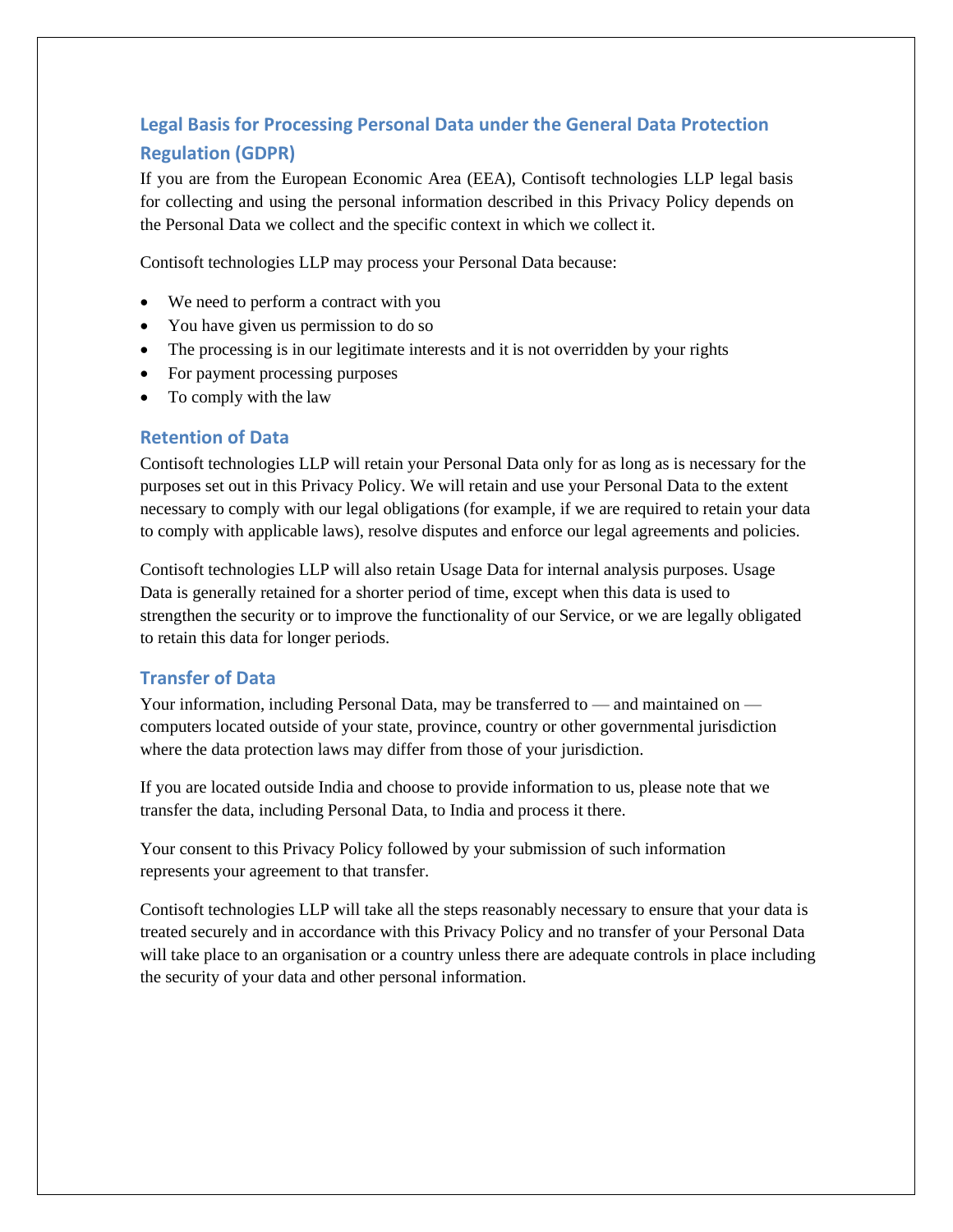# **Disclosure of Data**

### **Business Transaction**

If Contisoft technologies LLP is involved in a merger, acquisition or asset sale, your Personal Data may be transferred. We will provide notice before your Personal Data is transferred and becomes subject to a different Privacy Policy.

### **Disclosure for Law Enforcement**

Under certain circumstances, Contisoft technologies LLP may be required to disclose your Personal Data if required to do so by law or in response to valid requests by public authorities (e.g. a court or a government agency).

#### **Legal Requirements**

Contisoft technologies LLP may disclose your Personal Data in the good faith belief that such action is necessary to:

- To comply with a legal obligation
- To protect and defend the rights or property of Contisoft technologies LLP
- To prevent or investigate possible wrongdoing in connection with the Service
- To protect the personal safety of users of the Service or the public
- To protect against legal liability

## **Security of Data**

The security of your data is important to us but remember that no method of transmission over the Internet or method of electronic storage is 100% secure. While we strive to use commercially acceptable means to protect your Personal Data, we cannot guarantee its absolute security.

# **Your Data Protection Rights under the General Data Protection Regulation (GDPR)**

If you are a resident of the European Economic Area (EEA), you have certain data protection rights. Contisoft technologies LLP aims to take reasonable steps to allow you to correct, amend, delete or limit the use of your Personal Data.

If you wish to be informed about what Personal Data we hold about you and if you want it to be removed from our systems, please contact us.

In certain circumstances, you have the following data protection rights:

**The right to access, update or delete the information we have on you.** Whenever made possible, you can access, update or request deletion of your Personal Data directly within your account settings section. If you are unable to perform these actions yourself, please contact us to assist you.

**The right of rectification.** You have the right to have your information rectified if that information is inaccurate or incomplete.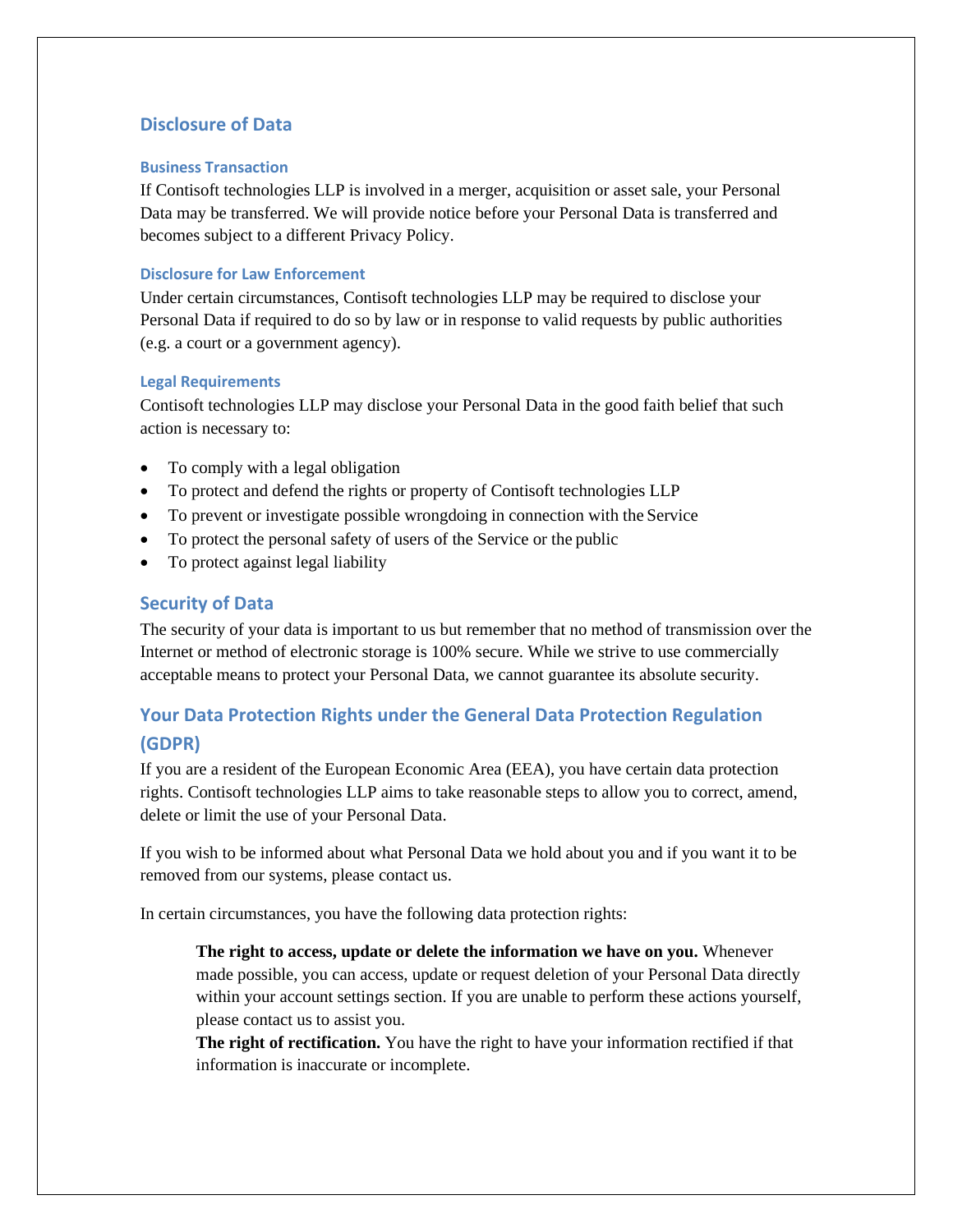**The right to object.** You have the right to object to our processing of your Personal Data. **The right of restriction.** You have the right to request that we restrict the processing of your personal information.

**The right to data portability.** You have the right to be provided with a copy of the information we have on you in a structured, machine-readable and commonly used format.

**The right to withdraw consent.** You also have the right to withdraw your consent at any time where Contisoft technologies LLP relied on your consent to process your personal information.

Please note that we may ask you to verify your identity before responding to such requests.

### **Service Providers**

We may employ third party companies and individuals to facilitate our Service ("Service Providers"), provide the Service on our behalf, perform Service-related services or assist us in analysing how our Service is used.

These third parties have access to your Personal Data only to perform these tasks on our behalf and are obligated not to disclose or use it for any other purpose.

#### **Analytics**

We may use third-party Service Providers to monitor and analyse the use of our Service.

#### **Google Analytics**

Google Analytics is a web analytics service offered by Google that tracks and reports website traffic. Google uses the data collected to track and monitor the use of our Service. This data is shared with other Google services. Google may use the collected data to contextualise and personalise the ads of its own advertising network.

You can opt-out of having made your activity on the Service available to Google Analytics by installing the Google Analytics opt-out browser add-on. The add-on prevents the Google Analytics JavaScript (ga.js, analytics.js and dc.js) from sharing information with Google Analytics about visits activity.

For more information on the privacy practices of Google, please visit the Google Privacy Terms web page:<https://policies.google.com/privacy?hl=en>

#### **Behavioral Remarketing**

Contisoft technologies LLP uses remarketing services to advertise on third party websites to you after you visited our Service. We and our third-party vendors use cookies to inform, optimise and serve ads based on your past visits to our Service.

### **Google Ads (AdWords)**

Google Ads (AdWords) remarketing service is provided by Google Inc.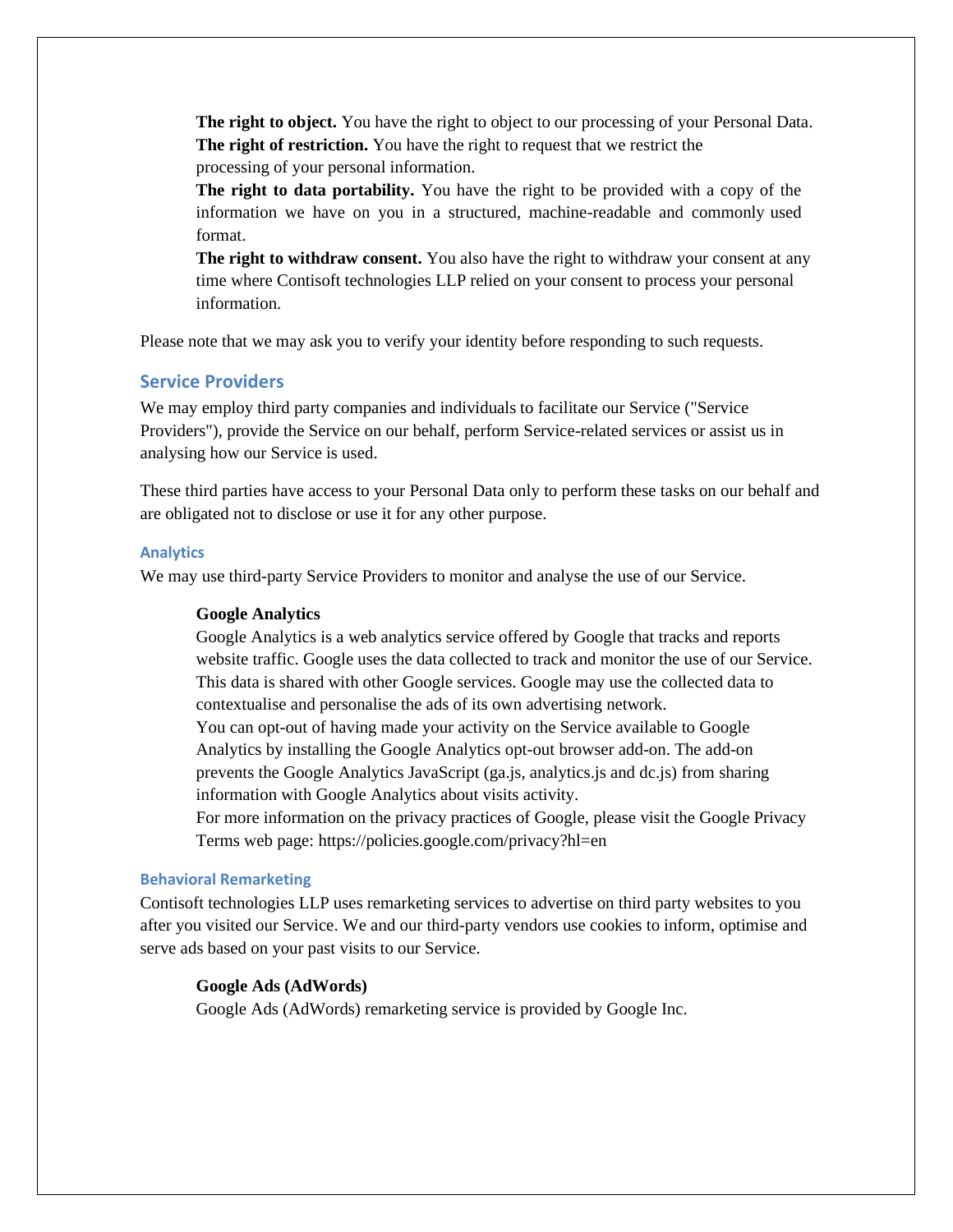You can opt-out of Google Analytics for Display Advertising and customise the Google Display Network ads by visiting the Google Ads Settings page:

<http://www.google.com/settings/ads>

Google also recommends installing the Google Analytics Opt-out Browser Add-on [https://tools.google.com/dlpage/gaoptout -](https://tools.google.com/dlpage/gaoptout) for your web browser. Google Analytics Optout Browser Add-on provides visitors with the ability to prevent their data from being collected and used by Google Analytics.

For more information on the privacy practices of Google, please visit the Google Privacy Terms web page:<https://policies.google.com/privacy?hl=en>

### **Twitter**

Twitter remarketing service is provided by Twitter Inc.

You can opt-out from Twitter's interest-based ads by following their instructions: <https://support.twitter.com/articles/20170405>

You can learn more about the privacy practices and policies of Twitter by visiting their Privacy Policy page:<https://twitter.com/privacy>

### **Facebook**

Facebook remarketing service is provided by Facebook Inc.

You can learn more about interest-based advertising from Facebook by visiting this page:<https://www.facebook.com/help/164968693837950>

To opt-out from Facebook's interest-based ads, follow these instructions from Facebook:<https://www.facebook.com/help/568137493302217>

Facebook adheres to the Self-Regulatory Principles for Online Behavioural Advertising established by the Digital Advertising Alliance. You can also opt-out from Facebook and other participating companies through the Digital Advertising Alliance in the USA [http://www.aboutads.info/choices/, t](http://www.aboutads.info/choices/)he Digital Advertising Alliance of Canada in Canada [http://youradchoices.ca/ o](http://youradchoices.ca/)r the European Interactive Digital Advertising Alliance in Europe [http://www.youronlinechoices.eu/, o](http://www.youronlinechoices.eu/)r opt- out using your mobile device settings.

For more information on the privacy practices of Facebook, please visit Facebook's Data Policy:<https://www.facebook.com/privacy/explanation>

#### **Payments**

We may provide paid products and/or services within the Service. In that case, we use third-party services for payment processing (e.g. payment processors).

We will not store or collect your payment card details. That information is provided directly to our third-party payment processors whose use of your personal information is governed by their Privacy Policy. These payment processors adhere to the standards set by PCI-DSS as managed by the PCI Security Standards Council, which is a joint effort of brands like Visa, MasterCard, American Express and Discover. PCI-DSS requirements help ensure the secure handling of payment information.

The payment processors we work with are:

#### **Apple Store In-App Payments**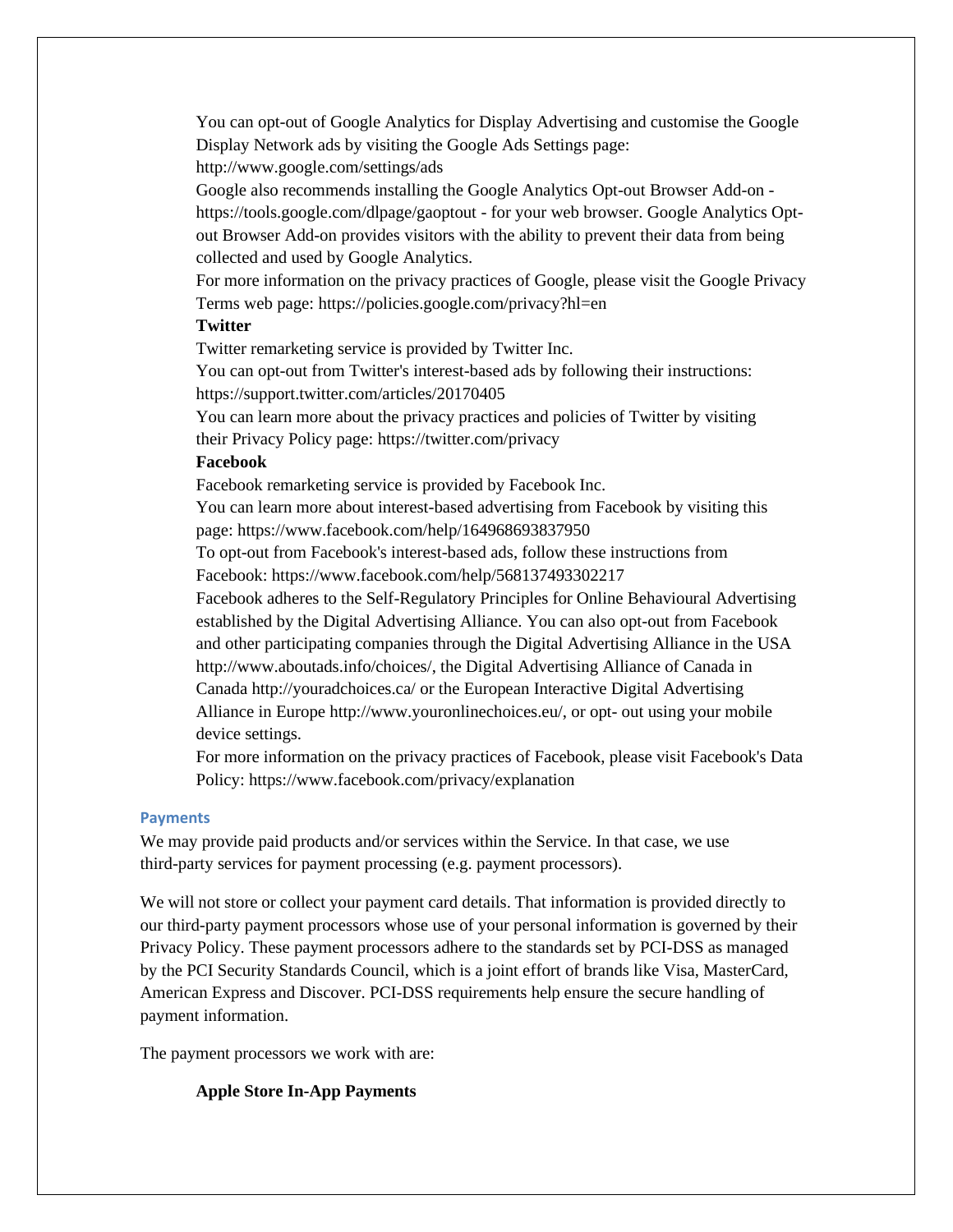Their Privacy Policy can be viewed at [https://www.apple.com/legal/privacy/en-](https://www.apple.com/legal/privacy/en-ww/) [ww/](https://www.apple.com/legal/privacy/en-ww/) **Google Play In-App Payments**

Their Privacy Policy can be viewed at<https://www.google.com/policies/privacy/> **Stripe**

Their Privacy Policy can be viewed at<https://stripe.com/us/privacy>

#### **PayPal / Braintree**

Their Privacy Policy can be viewed at

<https://www.paypal.com/webapps/mpp/ua/privacy-full>

#### **FastSpring**

Their Privacy Policy can be viewed at<http://fastspring.com/privacy/>

### **Authorize.net**

Their Privacy Policy can be viewed at

<https://www.authorize.net/company/privacy/>

### **2Checkout**

Their Privacy Policy can be viewed at

<https://www.2checkout.com/policies/privacy-policy>

### **Sage Pay**

Their Privacy Policy can be viewed at<https://www.sagepay.co.uk/policies>

### **Square**

Their Privacy Policy can beviewed at [https://squareup.com/legal/privacy-no-](https://squareup.com/legal/privacy-no-account) [account](https://squareup.com/legal/privacy-no-account)

### **Go Cardless**

Their Privacy Policy can be viewed at<https://gocardless.com/en-eu/legal/privacy/>

### **Elavon**

Their Privacy Policy can be viewed at<https://www.elavon.com/privacy-pledge.html> **Verifone**

Their Privacy Policy can be viewed at<https://www.verifone.com/en/us/legal> **WeChat**

Their Privacy Policy can be viewed at

[https://www.wechat.com/en/privacy\\_policy.html](https://www.wechat.com/en/privacy_policy.html)

### **Alipay**

Their Privacy Policy can be viewed at <https://render.alipay.com/p/f/agreementpages/alipayglobalprivacypolicy.html>

## **Links to Other Sites**

Our Service may contain links to other sites that are not operated by us. If you click a third party link, you will be directed to that third party's site. We strongly advise you to review the Privacy Policy of every site you visit.

We have no control over and assume no responsibility for the content, privacy policies or practices of any third party sites or services.